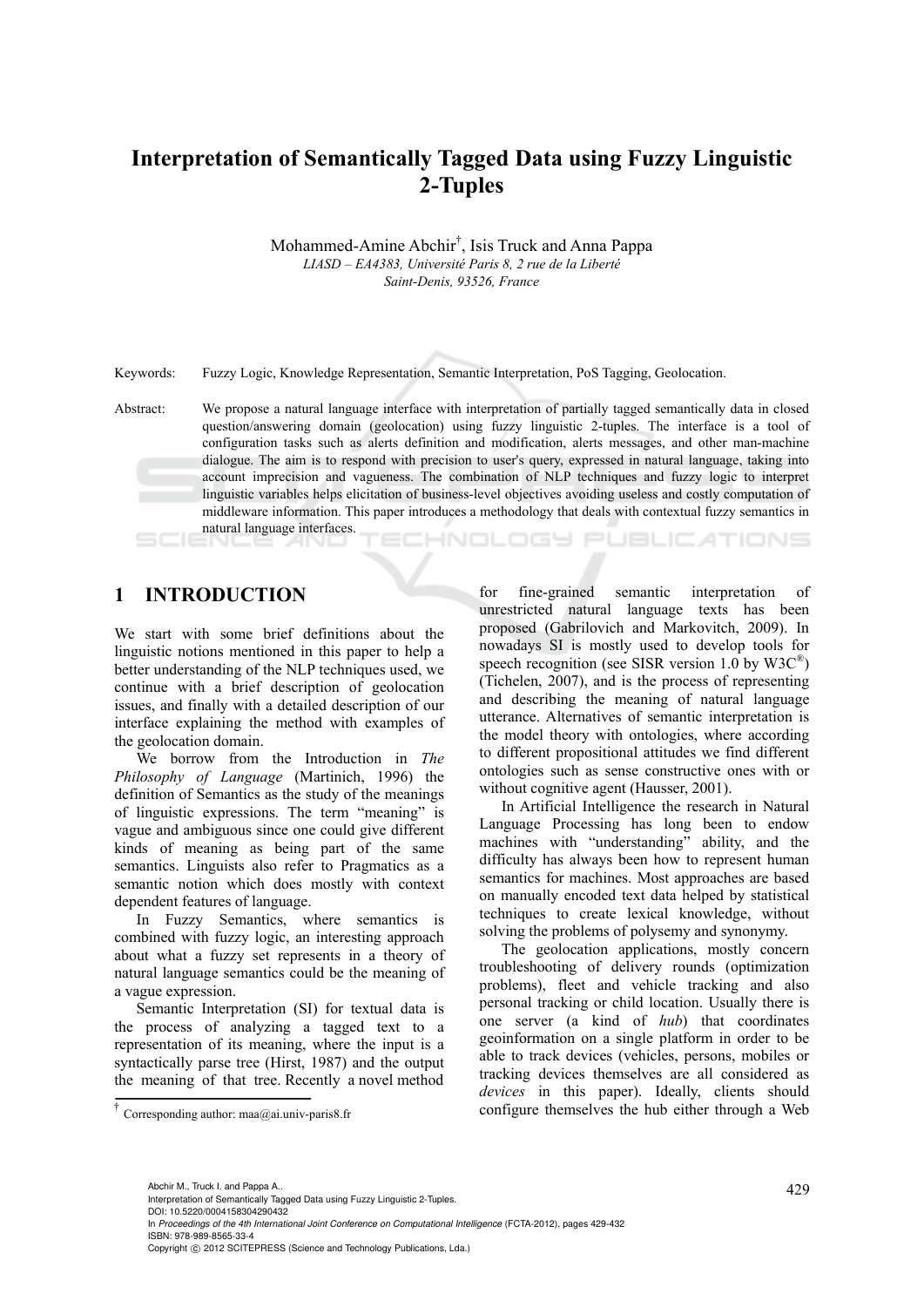interface or directly on the telephone, having a phone conversation with a virtual assistant. For the moment this is quite hard to do since it implies an important expertise to be able to translate the needs expressed in a natural language into a set of Forth scripts and programs written in other languages. Our method permits to create semantic dependencies in both clearly explicitly stated expressions and vague ones according to user's geo-information needs.

This paper is organized as follows: in next section we give some works in NLP and fuzzy semantics, then we explain our method and describe the interface, we finally present a use case and highlight the interest of this work.

# **2 SEMANTIC AND FUZZY LOGIC ANALYSIS**

At the first place to make discourse analysis, we can use part-of-speech tagging (PoS) to (try to) disambiguate words (*e.g.* "cross" can be a noun, an adjective or a verb) (Winograd, 1971). However these techniques permit to "understand" sentences without ambiguity in a closed domain context but they don't consider any imprecision or vagueness in the meaning. The first approaches to deal with this come from Zadeh when he introduced in 1965 the fuzzy set theory, the fuzzy logic and the concept of linguistic variables (Zadeh, 1965). The fuzzy sets could be employed to integrate vagueness throughout the relational structure of meaning including both the concept of structure and reference that a term denotes.

Since 1965, many models have been proposed, mainly based on the empirical or possibility theory which handling incomplete information (Zadeh, 1978). But recently, one seems the most appropriate in our case: the 2-tuple fuzzy linguistic model [9] because it deals with words and uses a simple internal representation of them. Indeed the idea is to deal only with words or linguistic expressions in translating them into a linguistic pair  $(s_i, \alpha)$  where  $s_i$ is a triangular-shaped fuzzy set and  $\alpha$  a symbolic translation. If  $\alpha$  is positive then  $s_i$  is reinforced else  $s_i$ is weakened. If the information is perfectly balanced (*i.e.* the distance between words is exactly the same, then all the  $s_i$  values are equally distributed on the axis). But if not – that may happen when talking about distance, for instance, "almost arrived" and "close to" are closer to each other than "near" and "out of the route" – the  $s_i$  values may not be equally distributed on the axis. That is why another model has been proposed by the same team to deal with

such information that they call multi-granular linguistic information (Martínez et al., 2010) for a deeper review of these models.

In next sections we explain the methodology with a use case to show the interest of the approach.

## **3 LINGUISTIC 2-TUPLES MODEL AND OUR NLP APPROACH**

In recent papers, it has been shown that despite its advantages, the 2-tuple model or unbalanced linguistic term sets doesn't fit our needs perfectly especially when one (or more) linguistic expression is far away from its next neighbor (Abchir and Truck, 2011). The new model we propose fully takes advantage of the symbolic translations  $\alpha$  that become a very important element to generate the data set.

Our 2-tuples are twofold. Indeed, except the first one and the last one of the partition, they all are composed of two half 2-tuples: an upside and a downside 2-tuple. The choice of our 2-tuple model is relevant since the linguistic terms used in the geolocation context are usually unbalanced.

The methodology we use to deal with imprecision inside the natural language is inspired by the Parts of Speech (PoS) recognition and tagging (Pappa, 2009). We simplify the analysis using semantic tags because the context (geolocation software) is known. Here is an example: "I want to create an alert when the truck gets very close to the warehouse" (see below).

```
<tokens> 
      <token gram="PRON">I</token> 
    ... 
   <token gram="NOUN" sem="ALERT">alert</token> 
    ... 
   <token gram="VERB" sem="ZONE_ENTRY">gets</token> 
   <token gram="ADV" sem="FUZZY_MODIF_+">very</token> 
<token gram="ADJ" sem="DISTANCE">close</token> 
</tokens>
```
A tree using a simplified tree-adjoining grammar (TAG)-based is then created, where each leaf node represents the semantic tag of a token from the lexicon. This grammar describes the components of a geolocation alert that can be created by the end user:

```
ALERT=TYPE,MOBILE,PLACE,NOTIFICATION 
TYPE=ZONE_ENTRY|ZONE_EXIT|CORRIDOR
```
... PLACE=TOWN|ADDRESS|POI|ZOI

Once we defined the lexicon (list of tagged tokens)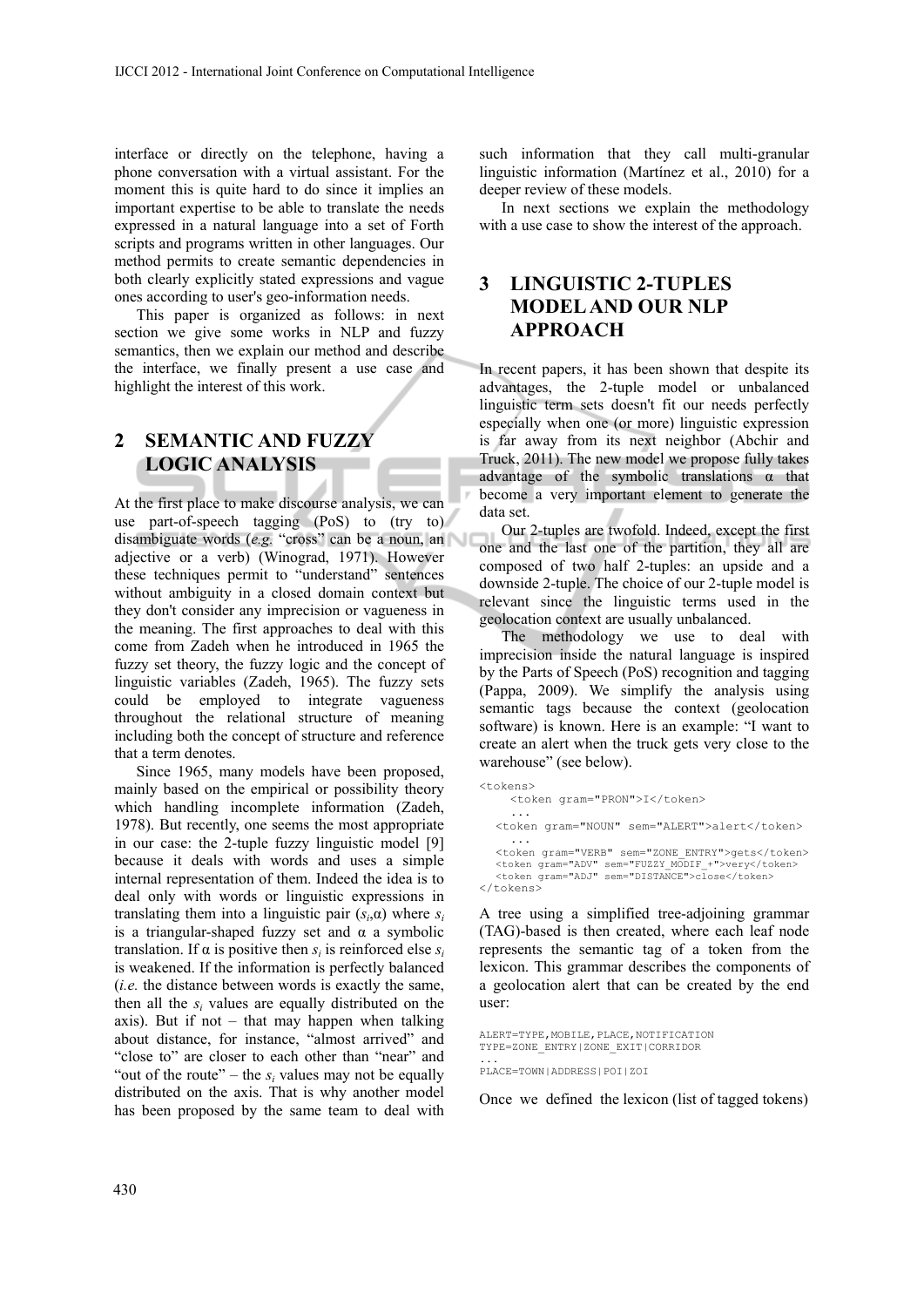

Figure 1: The three partitions for Distance.

and the grammar of the target domain, we use them in the natural language interface to parse, tag and analyze each user answer.

### **4 FUZZY SEMANTICS IN NLP**

In order to fit with the user's needs, a semantic interpretation of his words is necessary all along the NLP process. Important business data is modelized as fuzzy partitions using linguistic 2-tuples described in Fuzzy Control Language (FCL) scripts. Thanks to the jFuzzyLogic (Abchir, 2011) library (a Java FCL specifications IEC 61131-7 implementation), these FCL scripts are then used in the semantic interpretation process. Thus, we are able to create various FCL scripts for the same data and we choose automatically at runtime the most appropriate fuzzy partitioning. The choice of a fuzzy partitioning depends on several criteria as the type of the mobile, the type of alert, the global distance of the route... We also support the use of semantic fuzzy modifiers such as *very*, *extremely*, *highly*, *really*... to take fully into account the users preferences. These modifiers act on the symbolic translation e of the linguistic 2-tuples (*si*,α) to modify their semantic value. For example, «far»,

«very far» and «extremely far» don't have the same "meaning" semantically.

To illustrate the adaptive fuzzy partition selection, we consider three mobile types: a car in the city, a long distance delivery truck and a child who gets home from school. For these three mobile types, the expert of the domain chooses five terms to qualify the distance measurements: close to, around, near, far, faraway. If we consider these two sentences: «notify me when my child is around home» and «notify me when the truck is around Paris», the term «around» will be associated to two different linguistic terms having two different semantic values. Thereby, we create three fuzzy partitions in three different FCL scripts each one corresponding to a mobile type.

Figure 1 shows the three different partitions for the distance: Distance\_Long the partition for long distance routes, Distance\_Short is the one for short distance routes as city driving, city mail devilery... and Distance Person is used for human being following as for children location, marathon runners following...

### **5 CONCLUSIONS**

In this paper we have presented a methodology to